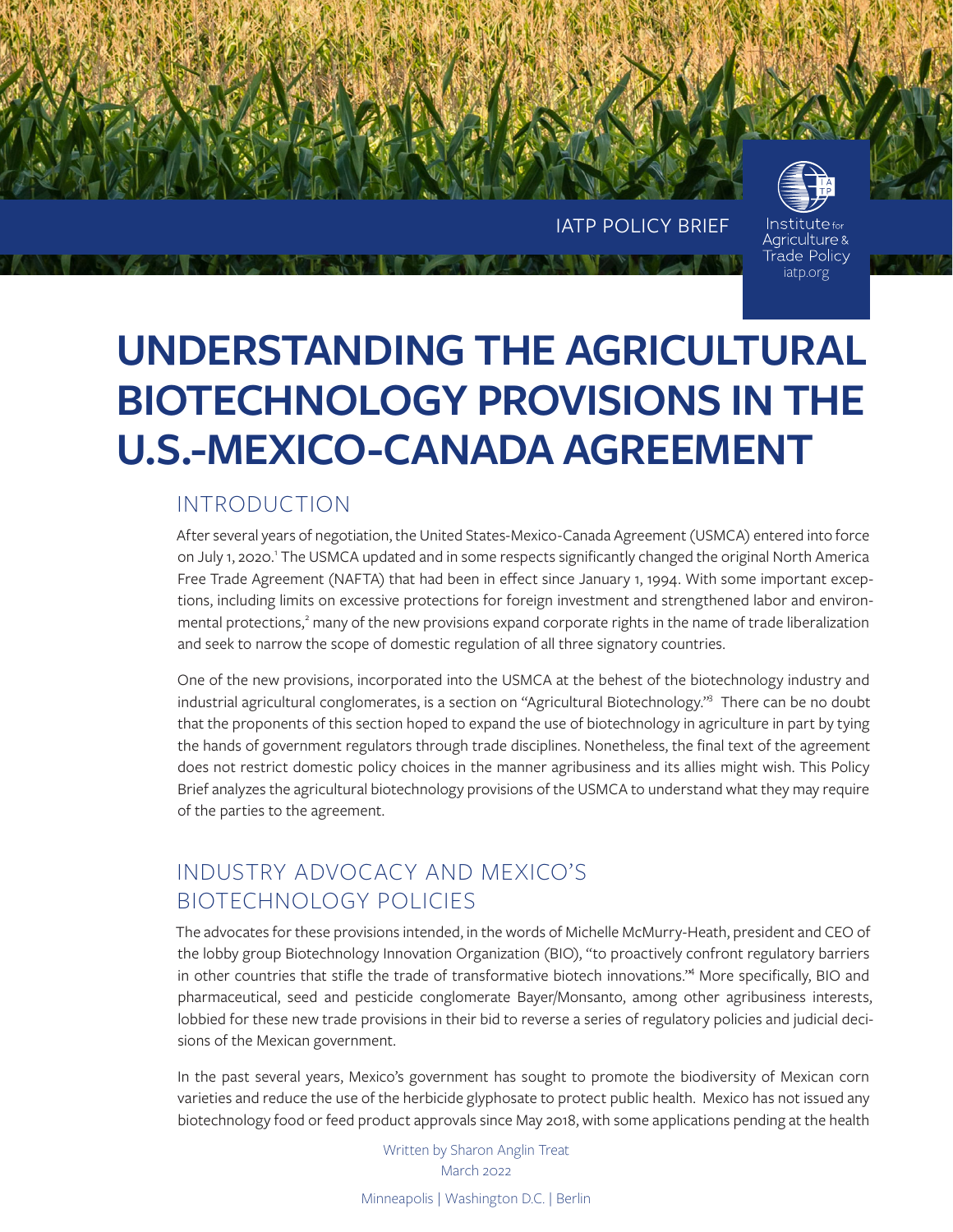<span id="page-1-0"></span>agency COFEPRIS beyond the six-month deadline set out in Mexico's statute regulating biotechnology.<sup>[5](#page-5-0)</sup> Permits for planting herbicide-resistant cottonseed, which is the only genetically engineered crop allowed to be grown commercially in Mexico at this time, have also been delayed or denied by the Secretariat of Environment and Natural Resources (SEMARNAT) based on concerns about impacts on seed biodiversity and inadequate consultation with indigenous communities.<sup>[6](#page-5-0)</sup> On January 1, 2021, a Presidential Decree entered into force calling for a phase-out of glyphosate and genetically engineered corn by January 2024 and its replacement with "sustainable and culturally appropriate" alternatives.<sup>[7](#page-5-0)</sup> A 2021 decision by Mexico's highest court upheld the denial of a permit for a new corn variety developed by Bayer/Monsanto, preventing future imports. In its decision, the court found that cultivation of genetically modified corn poses a credible threat to Mexico's rich store of native corn biodiversity through uncontrolled cross-pollination.<sup>[8](#page-5-0)</sup>

Mexico's regulatory actions have been roundly attacked by U.S. agribusiness, the U.S. Department of Agriculture and some politicians. For instance, Bayer has been making the case both publicly in the media and privately to government officials that Mexico's refusal to approve its new genetically engineered corn variety violates the agricultural biotechnology provisions of USMCA.<sup>9</sup> These claims were repeated by BIO's McMurray-Heath in her testimony before the U.S. Senate; because of the USMCA agricultural biotechnology provisions, she averred, "Mexico must resume the approval process for all agricultural biotechnology products" and "immediately rescind its anti-USMCA decree banning the import of biotech corn and begin creating a gene editing framework that conforms with international norms and trade agreement commitments."<sup>10</sup>

Industry complaints about Mexico's permitting process have been echoed by members of Congress in several letters sent to both U.S. Department of Agriculture Secretary Tom Vilsack and U.S. Trade Representative Katherine Tai. A joint letter from Senate Finance Committee Chair Ron Wyden and ranking member Mike Crapo calls for the U.S. to "take enforcement steps if necessary" under the USMCA because, they claim, "Mexico has failed to properly consider or approve applications for innovative U.S. biotech products" and "announced its intention to eliminate biotech corn for human consumption by 2024, a troubling step that would adversely impact access to the largest U.S. export market for corn."<sup>11</sup>

## WHAT THE USMCA AGRICULTURAL BIOTECHNOLOGY PROVISIONS SAY

**EXPANSIVE DEFINITION OF COVERED PRODUCTS.** The USMCA is the first U.S. free trade agreement to include agricultural biotechnology provisions.<sup>[12](#page-5-0)</sup> Covered products are broadly defined to encompass products created with newer genome editing and other genetic engineering techniques, which are identified in the text as "modern biotechnology." Article 3.12 expansively defines agricultural biotechnology as "technologies, including modern biotechnology, used for the deliberate manipulation of an organism to introduce, remove, or modify one or more heritable characteristics of a product for agriculture and aquaculture use and that are not technologies used in traditional breeding and selection." [emphasis added] The article defines "modern biotechnology" as "the application of: (a) in vitro nucleic acid techniques, including recombinant DNA and direct injection of nucleic acid into cells or organelles; or (b) fusion of cells beyond the taxonomic family, that overcome natural physiological reproductive or recombination barriers and that are not techniques used in traditional breeding and selection.

Products created with any of these techniques are within the scope of the USMCA provisions. The expansive definition of agricultural biotechnology is significant because it covers all tariff lines for agricultural and food products in the World Customs Union's Harmonized Schedule including horticulture products and other "specialty crops." It also inserts into an enforceable international agreement longstanding U.S. regulatory doctrine that no matter how much a genome such as corn is altered in engineering, it is not materially different in composition, safety and other relevant parameters from conventionally grown corn-derived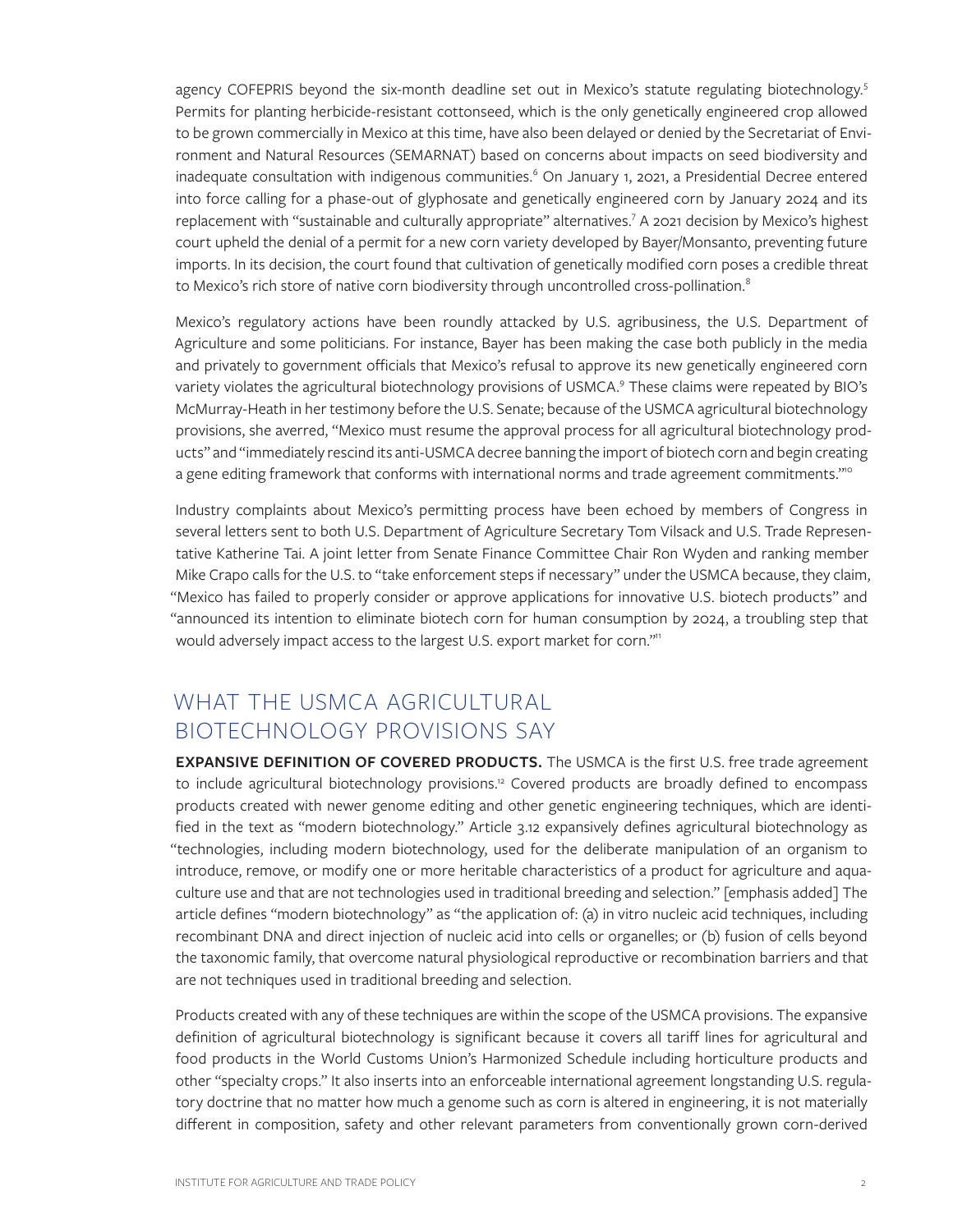<span id="page-2-0"></span>food and feed currently on the market and thus not subject to formal risk assessment and safety reviews.<sup>13</sup> This policy differs from that currently followed in the European Union and other countries.<sup>[14](#page-6-0)</sup>

**AUTHORIZATION NOT REQUIRED.** The USMCA agricultural biotechnology text is heavy on procedural provisions and nonbinding language about promoting information exchanges, transparency and cooperation. There are few mandatory provisions, and none require approving applications to market agricultural biotechnology products. While the introductory paragraph of Article 3.14 states, "The Parties confirm the importance of encouraging agricultural innovation and facilitating trade in products of agricultural biotechnology," this hortatory declaration is followed immediately by the unambiguous and unequivocal statement: "*This Section does not require a Party to mandate an authorization for a product of agricultural biotechnology to be on the market*." [Art. 3.14.2, emphasis added]

#### **Some procedural provisions are mandatory.**

- **INFORMATION PUBLICLY AVAILABLE.** Information about how to apply for authorization of a covered product, risk assessments supporting a decision to authorize a product and a list of any agricultural biotechnology products that have been authorized are required to be made available to the public, and to the extent possible, accessible online. [Art. 3.14.3(a)-(c)]
- **YEAR-ROUND APPLICATION PROCESS.** The Parties are required to "encourage applicants to submit timely and concurrent applications to the Parties for authorization" [Art. 3.14.4(b)] and to "accept and review applications for the authorization, if required, of products of agricultural biotechnology on an ongoing basis year-round." [Art. 3.14.4(b)(i)] This provision requires Canada, Mexico and the U.S. to accept and review applications to authorize agricultural biotechnology products throughout the year. It is notable that nothing here requires a decision on the application within a particular timeframe or indeed, that a decision be rendered.
- **A PROCESS TO CONSIDER NOVEL PRODUCTS.** The Parties are required to "adopt or maintain measures that allow the initiation of the domestic regulatory authorization process of a product not yet authorized in another country." [Art.3.14(b)(ii)] This provision would prevent a party from linking an authorization decision or limiting acceptance of applications for authorization to only those products that have already been authorized in another country.
- **PREVIOUSLY AUTHORIZED PRODUCTS.** In contrast with the first-time and novel product authorization provisions, a party requiring reauthorization of a previously authorized product shall "take steps to help ensure that the review of the product is completed and a decision is made in a timely manner, and if possible, prior to expiration." [Art.3.14.4(b)(iii)] This is the only reference in the agricultural biotechnology section to completing review of an application or to a timeframe for that review, and its application is limited to reauthorization decisions. The language encourages action ("help ensure") rather than impose a hard-and-fast deadline.
- **COMMUNICATION.** The Parties are required to exchange information about "new and existing authorizations of products of agricultural biotechnology." [Art.3.14.4(b)(iv)]

**MANAGING LOW LEVEL CONTAMINATION.** To the extent that the agricultural biotechnology section includes mandatory provisions, these primarily address avoiding and mitigating cross-contamination from imported genetically engineered products. "Low Level Presence Occurrence" (LLP) is defined as genetically engineered plant materials "which may on occasion be inadvertently present in food or feed in importing countries in which the food safety of the relevant recombinant DNA plant has not been determined." [Art. 3.12[\]15](#page-6-0) This section requires each party to "adopt or maintain policies or approaches designed to facilitate the management of any LLP Occurrence" [Art. 3.15.1] and lists several required or encouraged information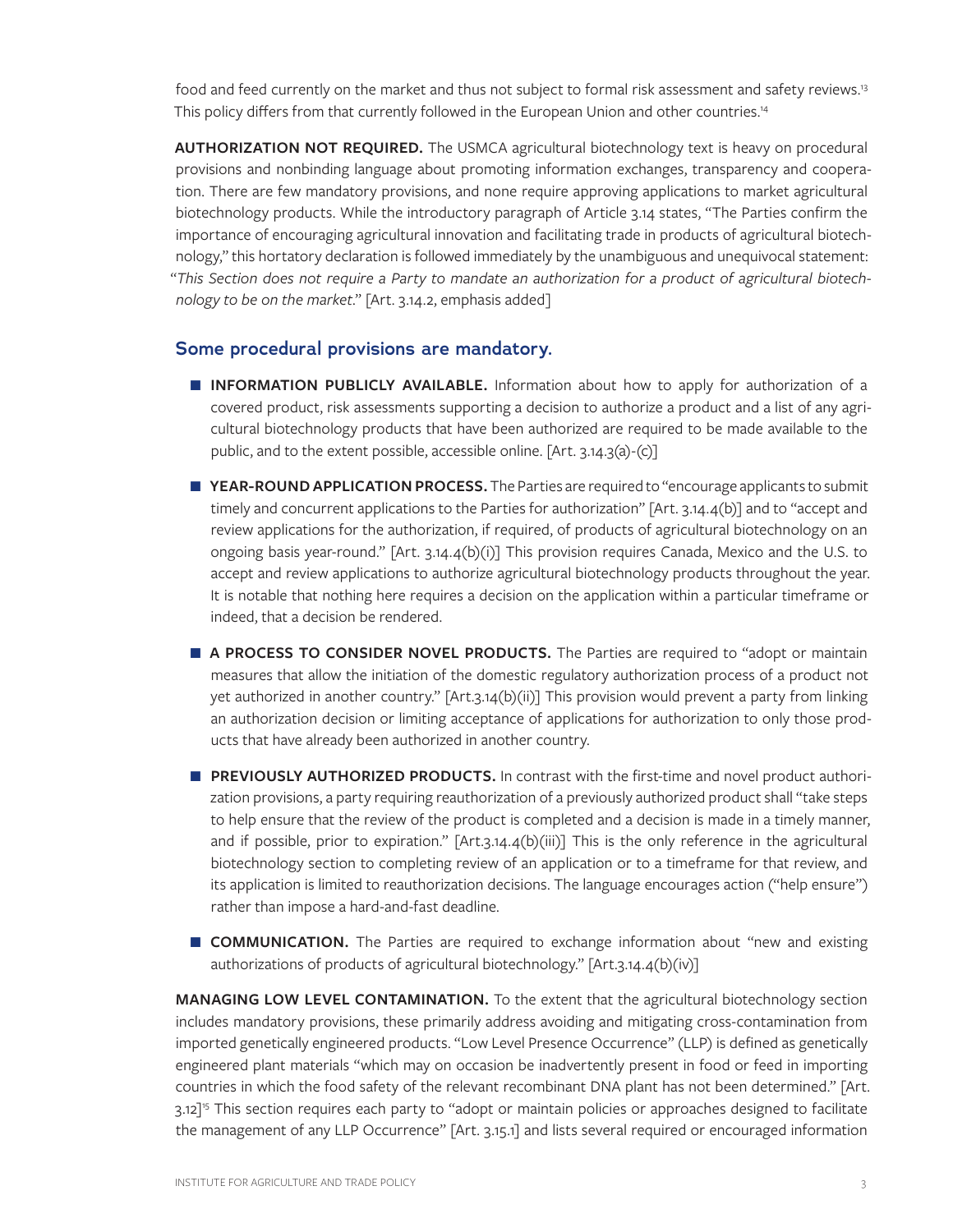<span id="page-3-0"></span>exchanges. The LLP occurrence provisions also impose on the importing party a requirement that the occurrence of the contamination "is managed without unnecessary delay" and that any measure taken to address the contamination is "appropriate" taking into account the risk. [Art. 3.15.3(c)-(d)]

**COOPERATION ACTIVITIES.** A Working Group for Cooperation on Agricultural Biotechnology is established, which is to meet at least annually to provide a forum for information exchanges and potential collaboration on approaches to managing LLP occurrences and regulation of agricultural biotechnology more generally. [Art. 3.16]

**ENFORCEABILITY.** The agricultural biotechnology provisions are subject to USMCA Chapter 31 on dispute settlement, which applies to the Chapter on Agriculture in its entirety.<sup>16</sup> Because there are so few hard obligations set out in the agricultural biotechnology section of that chapter, the utility of the Chapter 31 dispute settlement mechanism is necessarily limited.

Article 31.2 lists three scenarios for invoking dispute settlement: (1) "avoidance or settlement of disputes between the Parties regarding the interpretation or application" of the USMCA [Art. 31.2.1(a)]; (2) "when a Party considers that an actual or proposed measure of another Party is or would be inconsistent with an obligation of this Agreement or that another Party has otherwise failed to carry out an obligation of this Agreement" [Art. 31.2.2(b)]; or (3) "when a Party considers that a benefit it could reasonably have expected to accrue to it under" the Agriculture chapter "is being nullified or impaired as a result of the application of a measure of another Party that is not inconsistent with this Agreement." [Art. 31.2.3(c)]

A decision by a Party to deny an application for authorization of a product of agricultural biotechnology could not be contested under this paragraph. As discussed above, Agricultural Biotechnology Article 3.14.2 makes clear that there is no obligation of a Party to approve any application. For the same reason, there could not be a reasonable expectation by the applicant that approval is "a benefit that would accrue to it." Likewise, a failure by a Party to act promptly (or at all) on a first-time application for authorization of a product of agricultural biotechnology would be difficult to contest, as there is no obligation to do so spelled out in the text of the agreement.

A complaint that a Party was refusing to accept any applications for authorization of a product of agricultural biotechnology, or limiting the submission of applications to a narrow window of time, would be on stronger ground as an "obligation." As we have discussed, Agricultural Biotechnology Article 3.14.4(b) requires that a Party have a review process and accept applications throughout the year. Similarly, a complaint that a Party had failed to review a reauthorization application and issue a decision "in a timely manner" has support in the text. Even so, without hard and fast deadlines written into the agreement, "timeliness" would be subject to interpretation.

## ARE CLAIMS THAT MEXICO IS VIOLATING THE AGRICULTURAL BIOTECHNOLOGY ARTICLE MERITED?

To succeed in an enforcement action against Mexico under this article, the U.S. would need to establish a specific obligation that Mexico failed to carry out or show that a benefit it could reasonably have expected to receive under the USMCA was "nullified or impaired" by Mexico's actions. As a straightforward reading of the biotechnology article makes clear, there is no basis for an enforcement action to challenge Mexico's decision not to authorize the new Bayer/Monsanto corn variety. The company could not reasonably expect authorization when the text of the USMCA unequivocally asserts in Article 3.14.2 that the section "does not require a Party to mandate an authorization for a product of agricultural biotechnology to be on the market."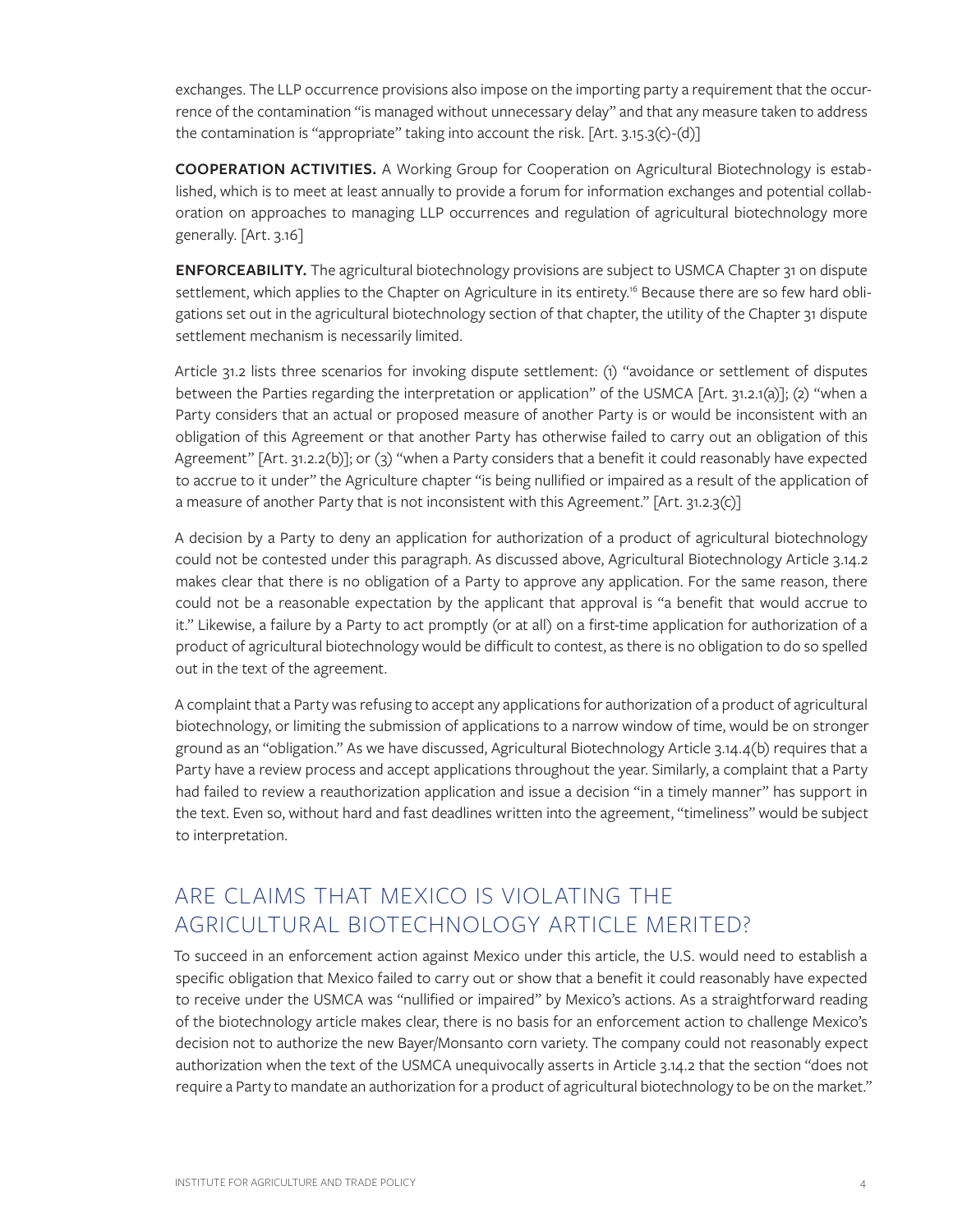<span id="page-4-0"></span>Additionally, while the Wyden-Crapo letter is free to call the decision by Mexico to phase out biotech corn for human consumption by 2024 a "troubling step" for U.S. exporters, Mexico retains its domestic policymaking authority to adopt nondiscriminatory health and environmental regulations even if there are trade impacts. The agricultural biotechnology article does not require Mexico to "immediately rescind" its decree phasing out importation of biotech corn, as the lobby group BIO demands.

Mexico retains authority to adopt and implement policies to protect the environment and public health, preserve and enhance biodiversity, and respect Indigenous communities and lifestyles. For example, Article 24.3.1 of the USMCA's Environment Chapter recognizes "the sovereign right of each Party to establish its own levels of domestic environmental protection and its own environmental priorities, and to establish, adopt, or modify its environmental laws and policies accordingly." Article 24.15 on Trade and Biodiversity mandates that each Party "shall promote and encourage the conservation and sustainable use of biological diversity, in accordance with its law or policy" [Art. 24.15.2] and includes a provision recognizing "the importance of respecting, preserving, and maintaining knowledge and practices of indigenous peoples and local communities embodying traditional lifestyles that contribute to the conservation and sustainable use of biological diversity." [Art. 24.15.3]<sup>17</sup>

Complaints that Mexico has unreasonably delayed acting to approve or deny permits and marketing authorizations do raise process issues that could be addressed in consultations between the parties pursuant to the USMCA. Although the agricultural biotechnology article does not impose a specific timetable for regulatory decisions, there would be a reasonable expectation by U.S. companies that Mexico's regulatory agencies would seek to meet the deadlines set out in Mexico's applicable domestic law. There may be legitimate reasons for the delays that would be most appropriately explored in a consultation setting. For instance, after several years of appeals, Mexico's Supreme Court issued a decision only in October 2021 upholding a 2013 injunction restricting cultivation of genetically modified corn. That case could be expected to set substantive ground rules for decisions by COFEPRIS to grant or deny marketing authorization. Pandemicrelated delays may also be a factor.

## CONCLUSION

The agricultural biotechnology article of the USMCA provides procedural guidance to government regulators but lacks substantive requirements that would provide a basis for overturning Mexico's policies and permit decisions about genetically modified agricultural products. While industry lobbyists succeeded in convincing trade negotiators to include agricultural biotechnology provisions in the USMCA, they now misstate the scope and significance of the text that was agreed to by Canada, Mexico and the U.S. The parties to the USMCA retain considerable authority to enact and implement non-discriminatory agricultural, environmental and cultural policies that may affect the marketing and cultivation of agricultural biotechnology. Mexico's actions align with that authority.



Sharon Anglin Treat is a senior attorney at the Institute for Agriculture and Trade Policy. Treat's work focuses on the intersection of international trade agreements with environmental, food and public health policy. Recent papers and presentations have addressed regulatory cooperation, food labeling, and water pollution. Treat served twenty-two years in the Maine Legislature, including a term as Senate Majority Leader. Treat currently serves on the USTR's Intergovernmental Policy Advisory Committee and the Maine Citizen Trade Policy Commission. Treat has a Bachelor of Arts degree from the Princeton School of Public and International Affairs and graduated with honors from Georgetown University Law Center.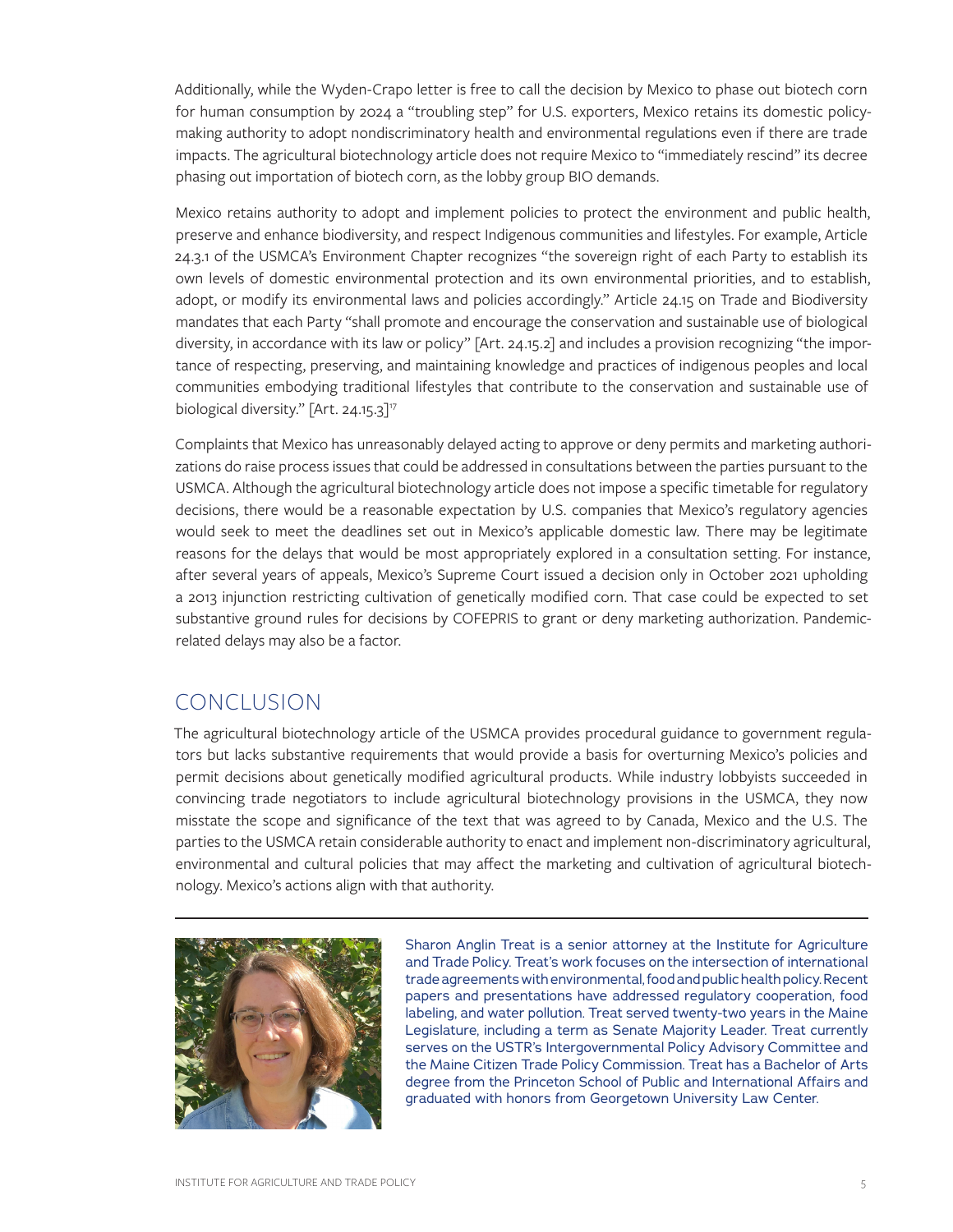### <span id="page-5-0"></span>ENDNOTES

1. [W](#page-0-0)hile the agreement is known as [USMCA](https://ustr.gov/trade-agreements/free-trade-agreements/united-states-mexico-canada-agreement) in the United States, [Canada](https://www.international.gc.ca/trade-commerce/trade-agreements-accords-commerciaux/agr-acc/cusma-aceum/text-texte/toc-tdm.aspx?lang=eng) officially named the agreement "CUSMA," putting Canada first in the order of countries, and in [Mexico](https://www.gob.mx/t-mec?state=published) the agreement is known as T-MEC (El Tratado entre México, Estados Unidos y Canadá).

2. [An](#page-0-0) exception is USMCA's [Chapter 14](https://ustr.gov/sites/default/files/files/agreements/FTA/USMCA/Text/14-Investment.pdf) on investment, which limited the scope of the corporate arbitration system known as Investor State Dispute Settlement, and the Labor and Environment chapters, which were [amended](https://ustr.gov/trade-agreements/free-trade-agreements/united-states-mexico-canada-agreement/protocol-amendments) to include stronger enforcement provisions to address concerns raised by the U.S. Congress. The full USMCA text is posted here: [https://ustr.gov/trade-agreements/free-trade-agreements/united-states-mexico-canada-agreement/](https://ustr.gov/trade-agreements/free-trade-agreements/united-states-mexico-canada-agreement/agreement-between) [agreement-between](https://ustr.gov/trade-agreements/free-trade-agreements/united-states-mexico-canada-agreement/agreement-between).

3. [Ag](#page-0-0)riculture, Chapter 3, Section B, Article 3.12-16, [https://ustr.gov/sites/default/files/files/agreements/FTA/USMCA/](https://ustr.gov/sites/default/files/files/agreements/FTA/USMCA/Text/03_Agriculture.pdf) [Text/03\\_Agriculture.pdf](https://ustr.gov/sites/default/files/files/agreements/FTA/USMCA/Text/03_Agriculture.pdf) (accessed February 8, 2022).

4. [Te](#page-0-0)stimony of Dr. Michelle McMurry-Heath, President & CEO Biotechnology Innovation Organization (BIO), United States Senate Committee on Finance Hearing "Implementation and Enforcement of the United States – Mexico – Canada Agreement: One Year After Entry into Force," July 27, 2021, [https://www.finance.senate.gov/imo/media/](https://www.finance.senate.gov/imo/media/doc/2021.07.27%20SFC%20USMCA%20Hearing%20-%20McMurry-Heath%20Testimony.pdf) [doc/2021.07.27%20SFC%20USMCA%20Hearing%20-%20McMurry-Heath%20Testimony.pdf](https://www.finance.senate.gov/imo/media/doc/2021.07.27%20SFC%20USMCA%20Hearing%20-%20McMurry-Heath%20Testimony.pdf) (accessed February 8, 2022).

5. [U.](#page-1-0)S. Department of Agriculture, Global Agricultural Information Network. Agricultural Biotechnology Annual Country: Mexico. Report Number: MX2021-0087. October 20, 2021. https://apps.fas.usda.gov/newgainapi/api/Report/ DownloadReportByFileName?fileName=Agricultural%20Biotechnology%20Annual\_Mexico%20City\_Mexico\_10-20- 2021.pdf (accessed January 31, 2022).

6. [U.](#page-1-0)S. Department of Agriculture, Global Agricultural Information Network. Cotton and Products Update. Report Number: MX2020-0045. March 01,2021. [https://apps.fas.usda.gov/newgainapi/api/Report/DownloadReportByFileNa](https://apps.fas.usda.gov/newgainapi/api/Report/DownloadReportByFileName?fileName=Cotton%20and%20Products%20Update_Mexico%20City_Mexico_08-30-2020) [me?fileName=Cotton%20and%20Products%20Update\\_Mexico%20City\\_Mexico\\_08-30-2020](https://apps.fas.usda.gov/newgainapi/api/Report/DownloadReportByFileName?fileName=Cotton%20and%20Products%20Update_Mexico%20City_Mexico_08-30-2020) (accessed February 7, 2022).

7. [Se](#page-1-0)e e.g., Directive of December 31, 2020, [https://www.dof.gob.mx/nota\\_detalle.php?codigo=5609365&f](https://www.dof.gob.mx/nota_detalle.php?codigo=5609365&fecha=31/12/2020) [echa=31/12/2020](https://www.dof.gob.mx/nota_detalle.php?codigo=5609365&fecha=31/12/2020) (accessed February 7, 2022).

8. ["](#page-1-0)Mexico's Highest Court Rejects Appeal of GM Corn Ban," Food Tank, October 2021, [https://foodtank.com/](https://foodtank.com/news/2021/10/mexicos-highest-court-rejects-appeal-of-gm-corn-ban/) [news/2021/10/mexicos-highest-court-rejects-appeal-of-gm-corn-ban/](https://foodtank.com/news/2021/10/mexicos-highest-court-rejects-appeal-of-gm-corn-ban/) (access February 8, 2022); David Alire Garcia, Adriana Barrera, "Mexico denies permit for new GMO corn variety, first time ever," October 8, 2021, Reuters, [https://](https://www.reuters.com/article/mexico-grains-corn/mexico-denies-permit-for-new-gmo-corn-variety-first-time-ever-idUSKBN2GY1GL) [www.reuters.com/article/mexico-grains-corn/mexico-denies-permit-for-new-gmo-corn-variety-first-time-ever-idUSK-](https://www.reuters.com/article/mexico-grains-corn/mexico-denies-permit-for-new-gmo-corn-variety-first-time-ever-idUSKBN2GY1GL)[BN2GY1GL](https://www.reuters.com/article/mexico-grains-corn/mexico-denies-permit-for-new-gmo-corn-variety-first-time-ever-idUSKBN2GY1GL) (accessed February 8, 2022).

9. [Da](#page-1-0)vid Alire Garcia, "Bayer blasts 'unscientific' rejection by Mexican regulator of GMO corn permit," Reuters, October 8, 2021,, [https://www.reuters.com/world/americas/bayer-blasts-unscientific-rejection-by-mexican-regulator](https://www.reuters.com/world/americas/bayer-blasts-unscientific-rejection-by-mexican-regulator-gmo-corn-permit-2021-10-08/)[gmo-corn-permit-2021-10-08/](https://www.reuters.com/world/americas/bayer-blasts-unscientific-rejection-by-mexican-regulator-gmo-corn-permit-2021-10-08/) (accessed February 8, 2022).

10. [I](#page-1-0)bid. See also letter from several agricultural trade organizations to USDA Secretary Tom Vilsack and U.S. Trade Representative Katherine Tai (March 22, 2021), [https://www.nationalpotatocouncil.org/wp-content/uploads/2021/03/](https://www.nationalpotatocouncil.org/wp-content/uploads/2021/03/Vilsack_Tai-Letter_USDA-Mexico-issues_Final_210322.pdf) [Vilsack\\_Tai-Letter\\_USDA-Mexico-issues\\_Final\\_210322.pdf](https://www.nationalpotatocouncil.org/wp-content/uploads/2021/03/Vilsack_Tai-Letter_USDA-Mexico-issues_Final_210322.pdf) (accessedFebruary 10, 2022).

11. [Se](#page-1-0)e e.g., Wyden, Crapo urge Tai to consider more USMCA enforcement actions, Inside U.S. Trade, January 12, 2022, <https://insidetrade.com/daily-news/wyden-crapo-urge-tai-consider-more-usmca-enforcement-actions>; letter posted at: [https://www.finance.senate.gov/chairmans-news/bipartisan-senate-finance-committee-leaders-wyden](https://www.finance.senate.gov/chairmans-news/bipartisan-senate-finance-committee-leaders-wyden-and-crapo-ustr-must-enforce-usmca-to-ensure-benefits-for-american-workers-farmers-and-businesses)[and-crapo-ustr-must-enforce-usmca-to-ensure-benefits-for-american-workers-farmers-and-businesses.](https://www.finance.senate.gov/chairmans-news/bipartisan-senate-finance-committee-leaders-wyden-and-crapo-ustr-must-enforce-usmca-to-ensure-benefits-for-american-workers-farmers-and-businesses) The Wyden-Crapo letter also objected to Mexico's food labeling policies, which are not addressed in this policy brief. For IATP's analysis of food labeling complaints see "The Bully in the Lunchroom," March 6, 2020, https://www.iatp.org/documents/ bully-lunchroom.

12. [C](#page-1-0)ongressional Research Service. "Agricultural Biotechnology: Overview, Regulation, and Selected Policy Issues". March 29, 2021. (p.35).<https://crsreports.congress.gov/product/pdf/R/R46737/3>. While not technically an FTA, the 2020 "Phase One" economic agreement with China also includes agricultural biotechnology provisions, albeit more narrowly defined. See, Annex 16 of the 2020 "Economic And Trade Agreement Between The Government Of The United States Of America And The Government Of The People's Republic Of China" (known as the "Phase One Trade Agreement), https://ustr.gov/sites/default/files/files/agreements/phase%20one%20agreement/Economic\_And\_Trade\_Agreement\_ Between\_The\_United\_States\_And\_China\_Text.pdf.